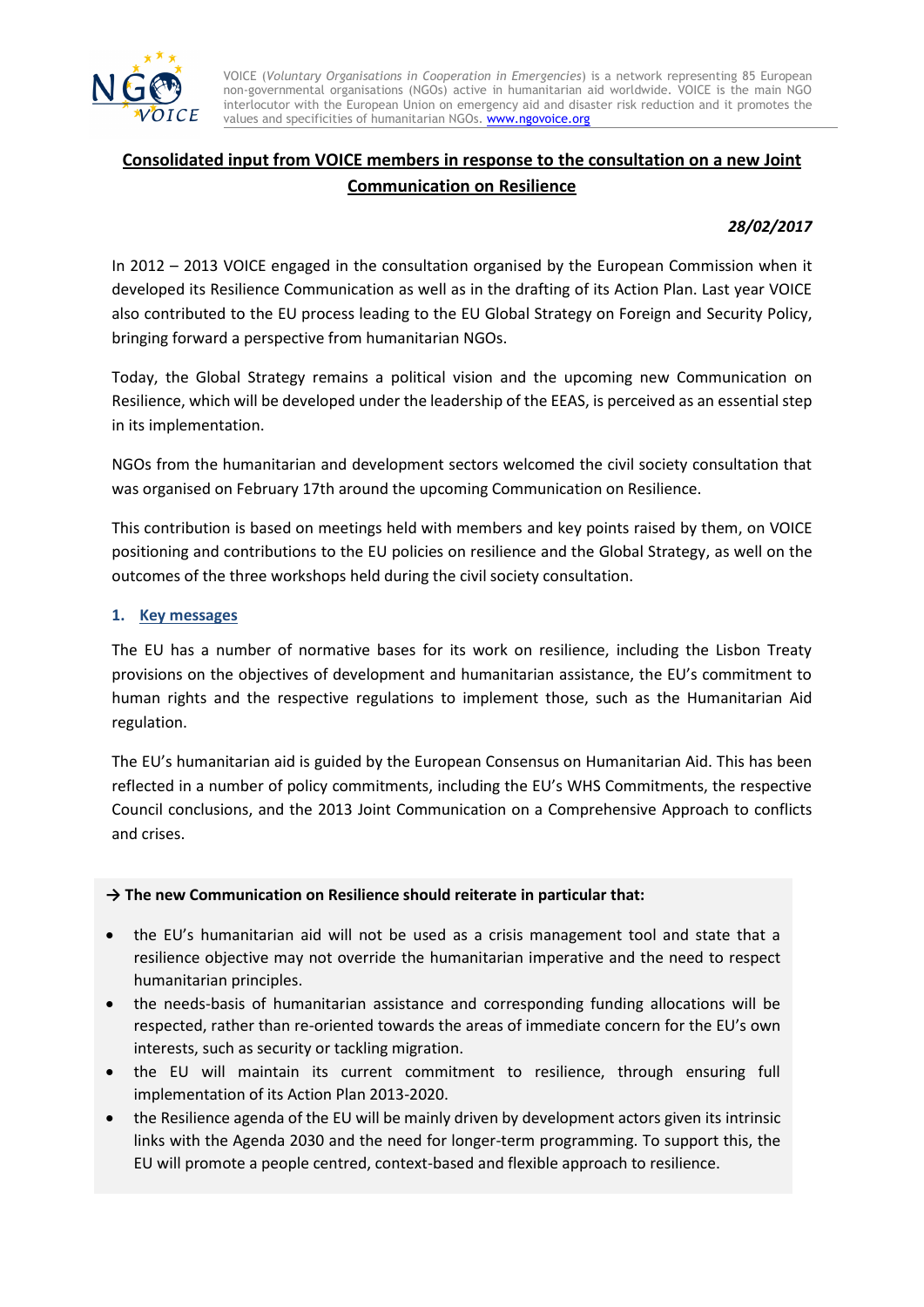The importance of building resilience is internationally recognised by the Post-2015 Global Frameworks, especially the Sendai Framework for Disaster Risk Reduction (SFDRR), Agenda2030, the Paris Agreement and the Agenda for Humanity commitments taken during the WHS**.**

In follow-up of the World Humanitarian Summit: the concept of resilience helps towards having humanitarian, development and peacebuilding complementing each other better and ensuring better assistance for crisis-affected people.

This Communication offers an opportunity to build on those international commitments and agreements:

# **→ The EU should push for more coherence and complementarity in the definition and collection of indicators to implement those frameworks**.

The EU has undertaken a number of its own policy initiatives to implement those commitments, such as the Implementation Plan for the SFDRR, the 2016 Lives in Dignity Communication, the upcoming Consensus on Development, and an increase in attention to education in emergencies.

**→ This Communication should take stock of these EU initiatives, and as appropriate, they should be reflected in this Communication.** 

# **2. Need to build on and maintain implementation of 2012 Resilience Communication and incorporate lessons learnt**

In 2012, the European Commission adopted a Communication on Resilience which was complemented by an Action Plan for the period 2013-2020. These two documents were developed following a wide consultation with key stakeholders and were positively assessed by both the humanitarian and development communities.

Since then, the EU has made significant progress in the implementation of the Action Plan. Examples include both the AGIR and SHARE programmes, the systematic consideration of resilience in humanitarian programming thanks to ECHO's resilience marker and, more recently, the attempt to develop joint humanitarian aid and development frameworks in countries like Niger or Haiti.

→ Therefore, as recently re-affirmed in the EC Action Plan following the adoption of the Sendai Framework for DRR, **the EU must maintain its current commitment to resilience, through ensuring full implementation of its Action Plan 2013-2020.**

**→** To build on the existing communication and current initiatives and capture lessons to be learnt**, the findings from the mid-term review of the EC Resilience Action plan should inform this new Communication. The upcoming report from the European Court of Auditors on the EU Bekou Trust Fund, given that this is the first external evaluation of an EU Trust Fund, may also provide critical recommendations for an instrument largely used for implementing resilience policy**. If the urgency to adopt this Communication means that the institutions cannot wait for the formal review of these activities and instruments, initial informal findings should be incorporated.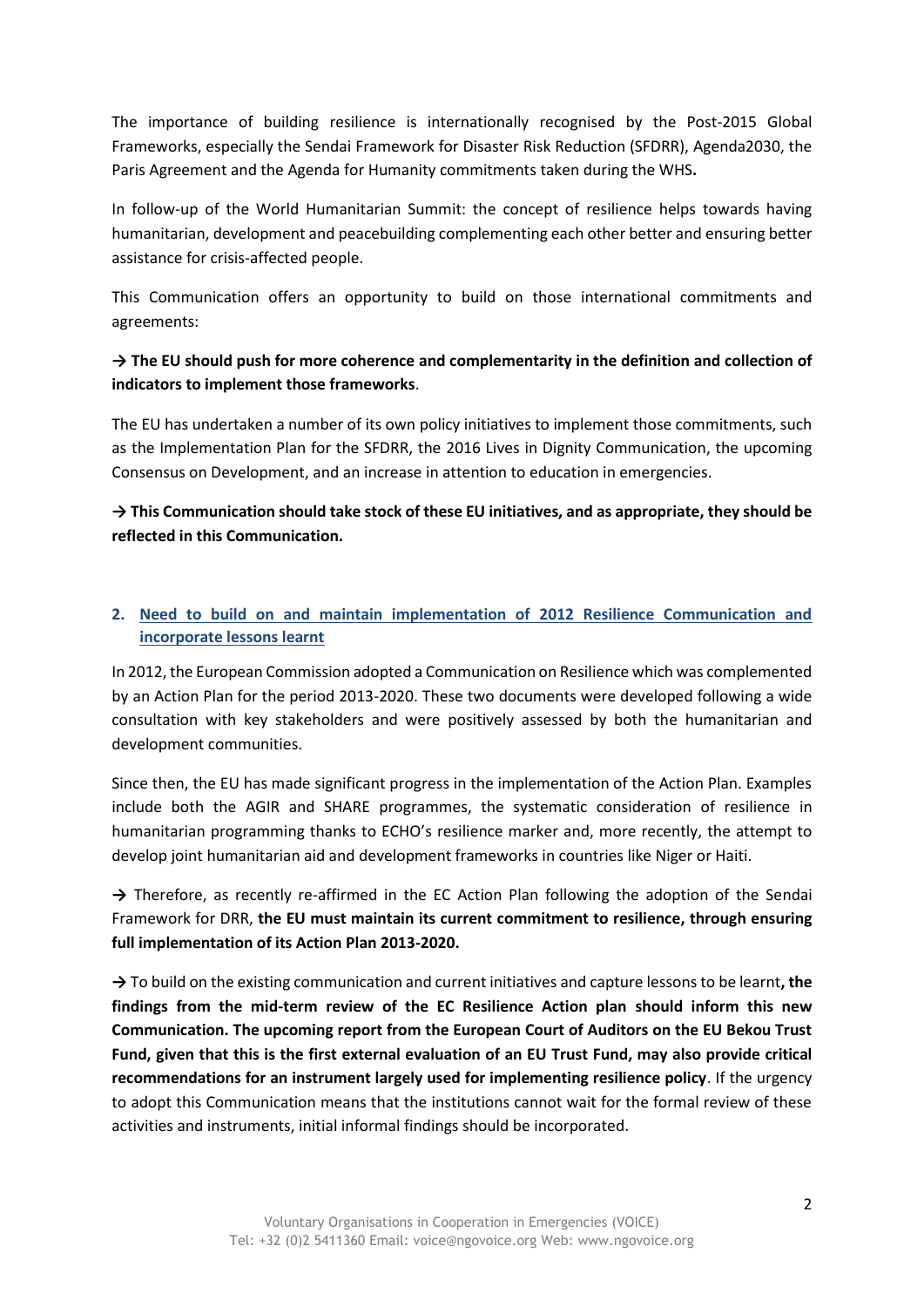#### **3. A people centred approach**

Building on the above messages around the need to promote EU values, to maintain humanitarian and human rights principles, and to be consistent with the EU commitments in the post 2015 frameworks:

# → **It is essential that this new Communication on Resilience maintains a strong focus on community based resilience.**

The WHS consultations have reconfirmed the relevance of looking at the resilience of people and communities. The Global Strategy also usefully identifies resilience as relevant to the changing global context. This can help ensure development gains are not lost when there are shocks to the community and households, and build bridges between short and often repeating cycles of humanitarian assistance on the one hand, and longer term development investment in communities' futures on the other.

In line with Europe's experience, civil society is the basis on which community resilience can take root and grow. When civil society has the space to act and flourish, it helps secure people's access to assistance and protection, build solidarity and resilience and create conditions for sustainable development.

## **→ The EU should encourage all partner states to provide a minimum level of national resilience or DRR budgets to be spent for community-led DRR/resilience projects.**

Community based resilience naturally contributes to societal resilience (notably thanks to capacity building action to local actors) and thus state resilience.

#### **→ Capacity building for local actors should be reinforced.**

#### A focus on most vulnerable / most at risk:

The determination of whose resilience needs to be improved should be guided by a people and community centred-approach. The EU is currently concerned by the resilience of migrants and refugees, but this should not be the limit of its approach to resilience.

# **→ The Lives in Dignity Communication provides useful guidance on how protracted displacement can be addressed with EU policies and tools.**

Those who are most vulnerable and at risk are also agents of change in resilience and have a key role to play in resilience building within their communities.

**→ The upcoming resilience communication provides a unique opportunity for the EU to reaffirm the commitment in the Sendai Framework (19§, (d) and (g)) "to integrate a gender, age, disability and cultural perspective in all policies and practices" and on the collection and dissemination of disaggregated data.**

#### **4. The limits of a widened resilience concept**

The definition of resilience as currently outlined in the 2012 Communication is considered useful and captures the transformative aspect of resilience which is so important to reflect the WHS Agenda for Humanity and SDGs.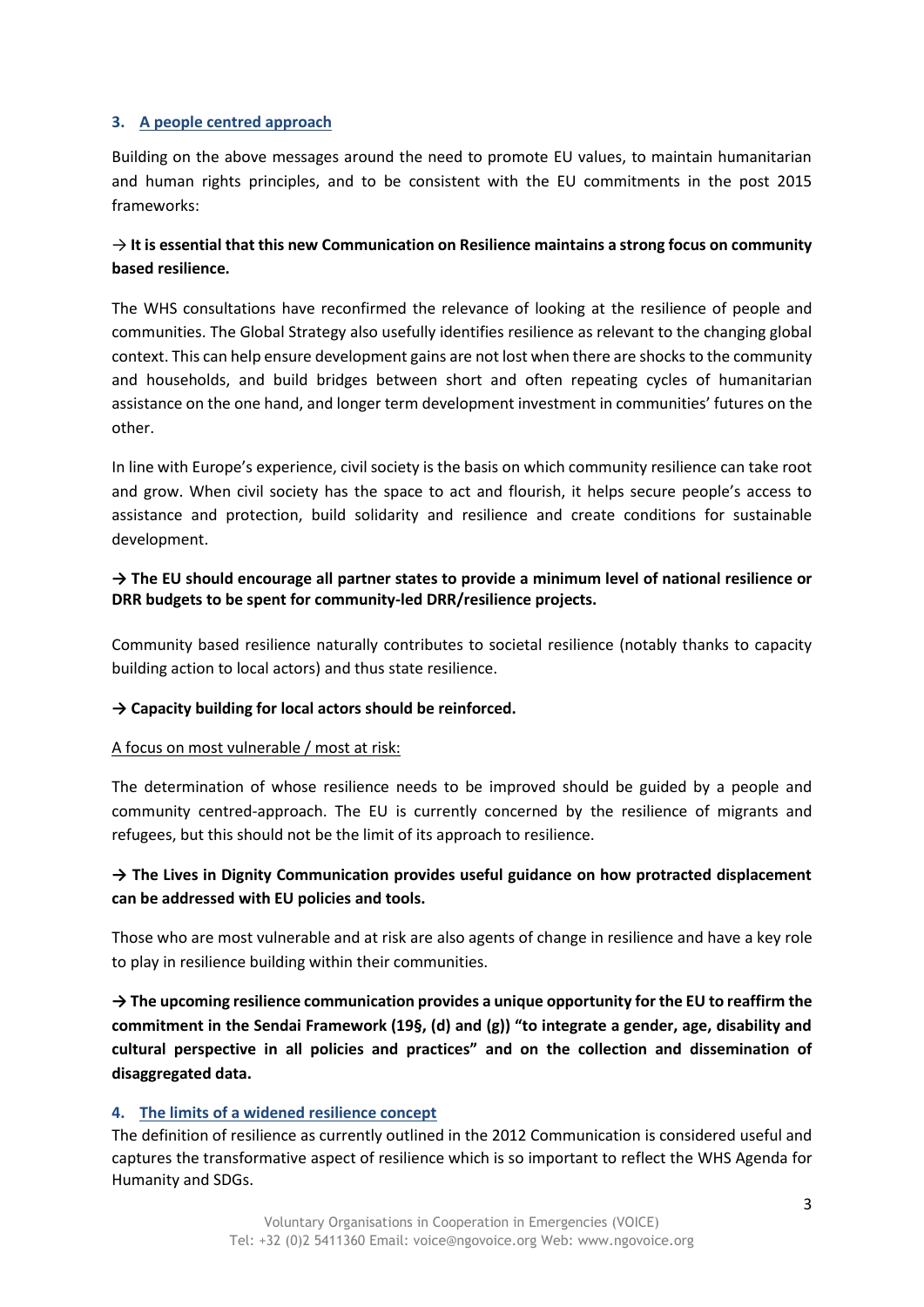Based on this definition, there is value in broadening the use of the concept of resilience, including to reflect the commitments and initiatives mentioned above (peacebuilding, protracted displacement, education, DRR, WHS/SDG and inequity issues). Effective resilience programming could include cash based assistance, food security, livelihoods, protection, peace-building and governance programming to address both immediate and long-term root causes of vulnerability.

However, VOICE members are concerned about a complete shift of the concept, or a large broadening to accommodate every sector's or actor's use of it, as reflected in the EU Global Strategy on foreign and security policy.

State resilience and community resilience are not the same. Prioritising the former puts an emphasis on security and stability that can limit legitimate grass-roots movements for development and change, opening the door to civil society repression. From a human security angle, broadening the understanding of security to include community resilience for development, and creating the space for non-governmental organisations to contribute to inclusive development or principled humanitarian response, is the best approach.

# **→The current definition of resilience should be maintained and the focus should be on community (and societal) resilience.**

**"***Resilience is the ability of an individual, a household, a community, a country or a region to withstand, to adapt, and to quickly recover from stresses and shocks."<sup>1</sup>*

**→State resilience should focus on inclusive governance: governance strategies that support citizens to actively engage with power holders ultimately lead to investments, services and supportive policies that correspond with their needs and contribute to building their resilience.**

While the EU Global Strategy has a focus on the EU's Neighbourhood region reaching as far as Central Asia and Central Africa, adopting a resilience lens to programming is of global value and should not be restricted to particular geographical areas.

# **→ This Communication should not limit the geographical scope of EU resilience actions, and sustainable stability (as referred to in the Global Strategy, e.g. ability to reform) is a more useful term than just security or stability.**

While humanitarian, development and peacebuilding actors can have a role in building resilience including in conflict areas, the EU should be cautious in seeking to establish 'resilience' as an objective in conflict situations: it should not inadvertently imply that civilians and communities should become resilient to violations of their rights and protection needs. Also, despite the efforts in building resilience and the positive effects this may have on mitigating impacts of shocks and crises, disasters will still occur and humanitarian aid will still be needed. Resilience should contribute to the endeavour of reducing the need for humanitarian aid, but humanitarian assistance cannot be seen as the direct consequence of failed resilience programming.

**→ECHO's core business should remain life-saving humanitarian assistance which, where possible, contributes to resilience and preparedness. EU citizens largely support EU spending for** 

 $\overline{a}$ 

<sup>1</sup> 2012 October, COM(2012) 586 « the EU approach to Resilience : learning from food security crises »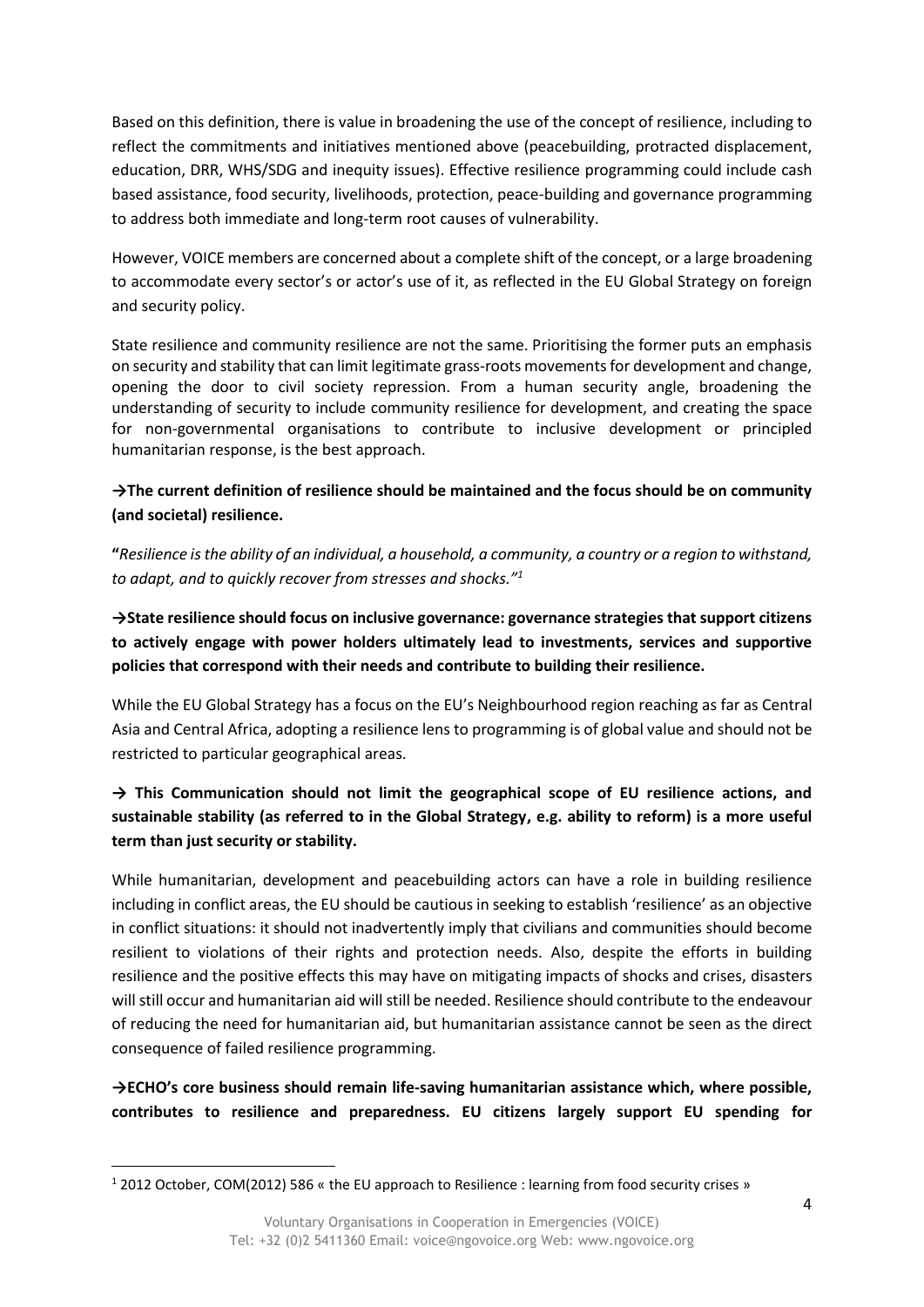**humanitarian aid; giving the EU a clear signal of a broad understanding of the humanitarian imperative.**

**→The big gains in resilience building can be made in longer-term programming. The leadership of the EU's development actors in driving this agenda should therefore be reinforced through this Communication.** 

## **5. A contextualised and flexible approach**

In light of the above, and given the complexity and rapidly changing environments in which we operate, the upcoming Communication on Resilience should acknowledge that a one-size-fits-all response cannot be adopted. Experience shows that it is possible to actively build community resilience even while responding to acute emergency needs, and ensuring that local capacities are not undermined in this response. However, maintaining the country and context specificity can help highlight how, when and where there are limits to the EU or different implementing actors' ability to contribute to resilience (such as access limitations, constraints of conflict, etc.), and thus when an adaptation is required to shift the way the money flows.

**→While adopting a resilience lens in all EU programming, the approach needs to remain flexible and adapted to each context and its evolution.** 

**→Promoting a systematic multi-stakeholder risk assessment, including with humanitarian and development actors, together with vulnerability and capacity analyses, are key to ensuring a comprehensive understanding of the context, a 'do no harm approach', and the most adapted programming from the different actors engaging.** 

## **6. Towards increased complementarity rather than collective outcomes**

As the EU's resilience approach broadens, different actors with different roles, mandates and expertise will become involved. The EU has improved common risk, vulnerability and capacity analysis through the existing Resilience Action Plan. Strengthening or maintaining the systematic use of these tools gives ground for improved complementarity of actions. From different perspectives, be it humanitarian, development or peacebuilding, a 'collective outcome' or a 'resilience objective' will look very different. Rather than looking for collective outcomes, **the EU should:** 

## **→ Further ensure complementarity, and improve clarity in relation to the division of labour**

**→ Recognise and value the different roles and mandates of different actors engaging in resilience building, and the principles that should guide their respective actions.** 

**→ Encourage its partners, particularly those engaged in longer-term programming, to adopt a resilience approach in their actions while acknowledging their diverse objectives.**

## **→ Focus on the accountability of all actors for the resilience commitments already undertaken.**

This should strengthen further the complementarity of their action, built on common analysis and planning, rather than integration of all instruments and activities towards one 'resilience' objective.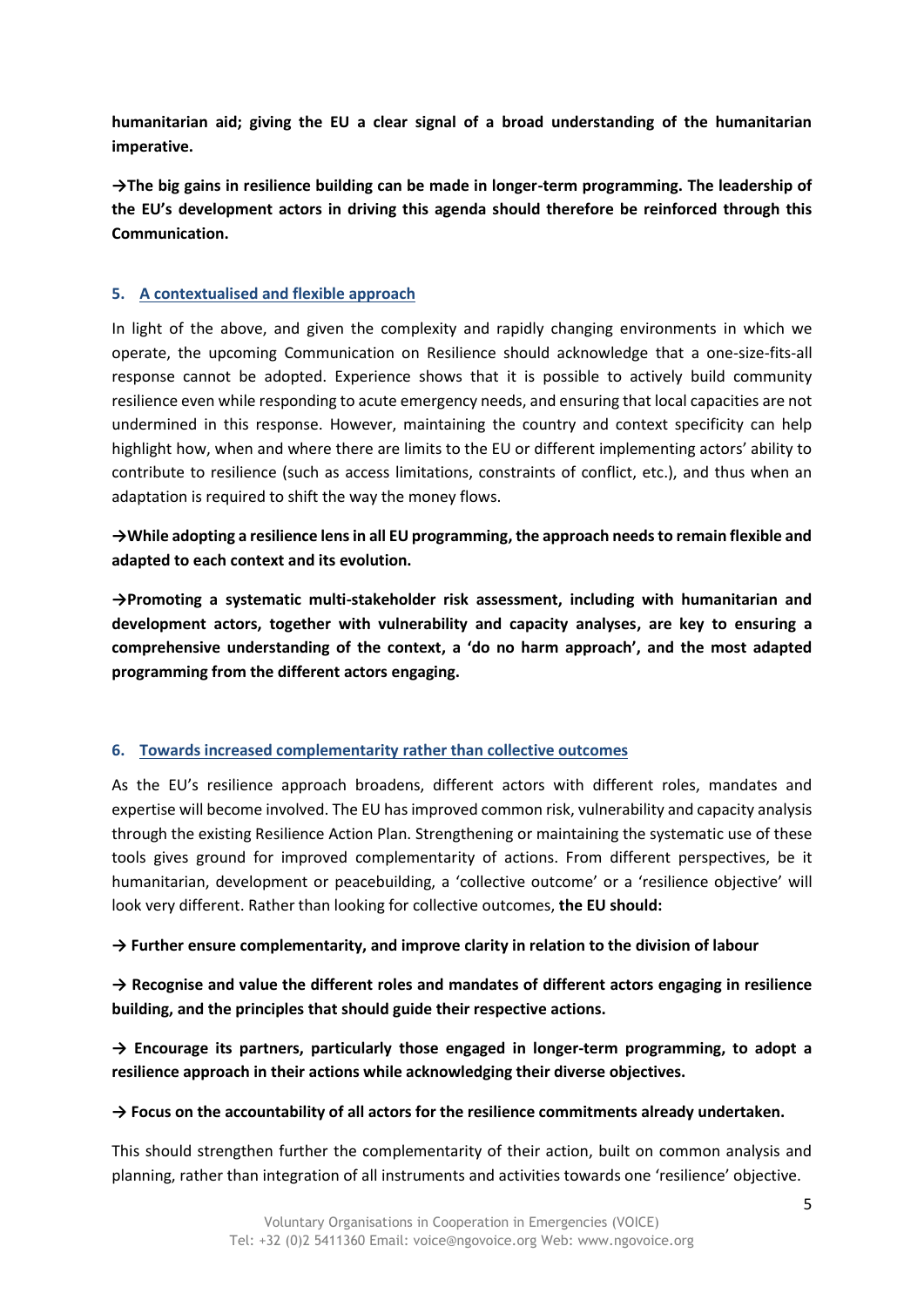#### **7. Role of donors and policy makers in resilience**

#### Complementarity translated in improved EU aid funding architecture

This complementarity should be reflected in the EU's funding instruments and programmes for humanitarian and development assistance. Reducing gaps between them is important to translate the EU commitment to resilience into practice. This is not a new recommendation, and builds on former and ongoing work on Linking Relief Rehabilitation and Development (LRRD)/transition, resilience, etc. However, NGOs still do not see this reflected in the current EU funding architecture

#### Funding

The existing Communication on Resilience could have been strengthened by a longer-term vision. The role of development aid in building resilience, and the funds dedicated from the development envelopes are crucial.

# **→ The new Communication should strengthen the approach to resilience by having a multi-year and longer term vision further translated in a longer-term funding cycle.**

In line with LRRD good practices and in order to adapt to the rapidly changing environments in which humanitarian and development actors operate, donors' requirements and grant conditions should offer more flexibility for implementing actors to be able to adapt as quickly and smoothly as possible to circumstances on the ground.

Many NGOs are concerned that the flexibility which is promoted through the Trust Funds is there to respond to donors' political rather than operational concerns. NGOs have found that the Trust Funds are less transparent and consistent in their implementation, and urge the EC to focus rather on the simplification of its financial rules rather than on the multiplication of Trust funds.

# **→ The EU should continue to seek simplification, predictability, flexibility, complementarity and timeliness of its funding instruments.**

In the current political climate, NGOs are concerned about the perceived instrumentalisation of development and humanitarian assistance, particularly in response to the migration crisis, and the security and counter-terrorism agendas, for non-aid purposes.

#### **→ Keeping to ODA definitions for assistance is therefore crucial.**

# **→ Where the EU needs funding to respond to political objectives that go beyond ODA definitions, additional EU funding instruments should be created.**

Donors have a role in bridging the gap between community initiatives and national programmes/policies contributing to resilience. In many cases, both top-down and bottom-up approaches are taking place, but they are not well linked.

# **→ The EU and MS as donors with both community-based and governmental partners, are in a good position to help reinforce those links.**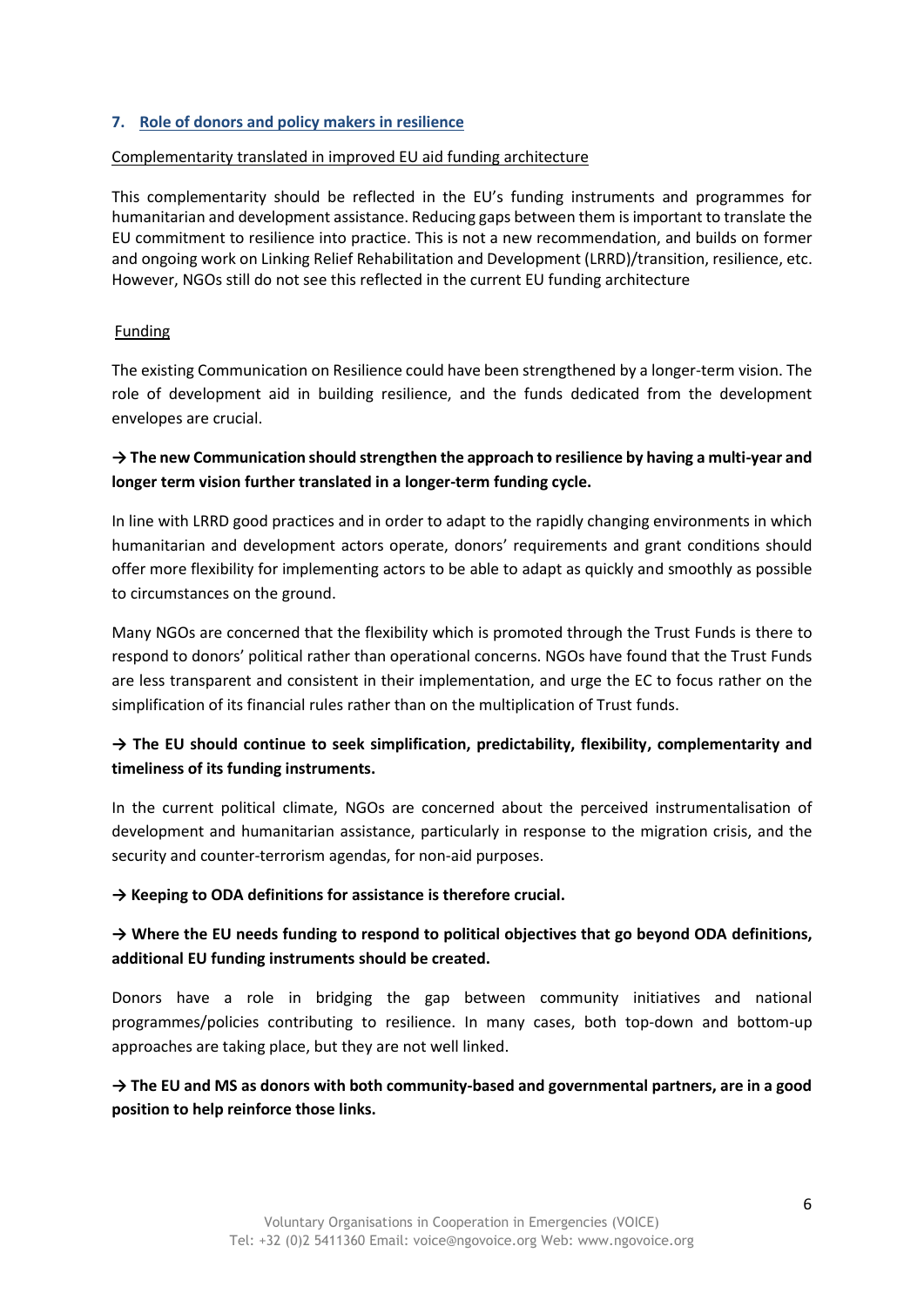#### From risk assessment/ early warning to early action: political buy-in

**Early Warning and Early Action Systems (EWEA).** Over the past decade, investments have been made into communities establishing internal early warning and early action systems to detect and act upon sudden shocks such as flooding. However, climatic phenomena such as El Niño need further understanding but, more importantly, governments need to invest in Early Action. Communities can only build resilience to climatic shocks and stresses if they not only identify their risks but are able to address them before hazards occur. Data collection is important, but what is critical is how this information is used and acted upon in anticipation of a potential crisis. This relates not only to climatic extremes but also in anticipation of violence and potential conflict, infectious diseases and pandemics, as well as economic crisis (SDG 1 – Target 1.5 & SDG 3 Target 3d).

Similarly, the EU has improved its early warning and risk assessment tools (both in relation to disasters and conflict) and working methods. However, corresponding early action should be reinforced. This requires political buy-in.

**→ The new Communication on Resilience should result in the EU and its member states ensuring that in the event of, for example, slow onset crises, the EU is committed to responding to early warning with early action.** 

## **8. Role of Civil Society Organisations(CSOs)/NGOs**

As mentioned earlier, civil society organisations play a crucial role in bridging the gap between national and local authorities and people on the ground. Thanks to their presence and actions at community level and their knowledge of actors in communities, they provide skills and expertise that are essential to ensure the needs of the most at risk and most vulnerable are addressed. CSOs have developed strong monitoring and evaluation methods. Learning from humanitarian NGOs is valuable for EU programming and can help build knowledge about communities' vulnerabilities and capacities.

# **→ A systematic inclusion of CSOs and NGOs in resilience decision making processes is therefore critical.**

Civil society is diverse, and present from community, to state, to regional and international levels. International NGOs/European NGOs are rooted in European societies. NGOs remain the main implementers of humanitarian action in the field. Crises remain a key feature in this complex and changing world. Safeguarding the space and resources for humanitarian NGOs is crucial and reflects the continued support EU citizens give to CSOs' and NGOs' activities in the current political climate.

# **→ Highlighting the role of Civil Society organisations in the Communication, and re-affirming their added value, will demonstrate the EU's commitment to European values.**